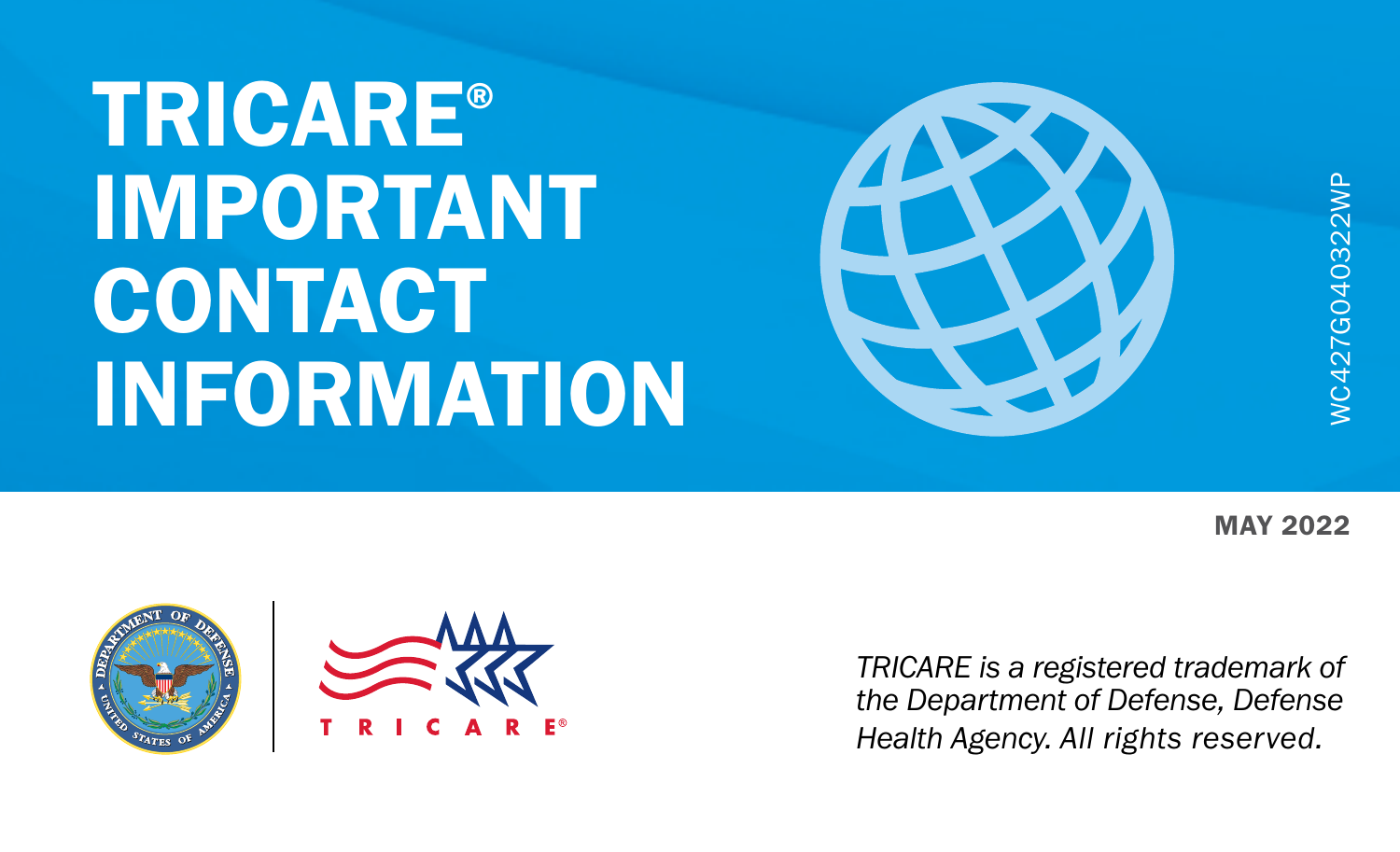### TRICARE STATESIDE CONTACTS



East Region Humana Military 1-800-444-5445 [HumanaMilitary.com](https://HumanaMilitary.com) [www.tricare-east.com](https://www.tricare-east.com)

Warrior Navigation and Assistance Program 1-888-4GO-WNAP (1-888-446-9627)



#### West Region

Health Net Federal Services, LLC 1-844-866-WEST (1-844-866-9378) [www.tricare-west.com](https://www.tricare-west.com)



#### TRICARE Prime Remote (TPR)

[www.tricare.mil/tpr](http://www.tricare.mil/tpr) Active Duty: 1-888-647-6676 [www.health.mil/greatlakes](https://www.health.mil/greatlakes)

US Family Health Plan (USFHP) 1-800-74-USFHP (1-800-748-7347) [www.tricare.mil/usfhp](https://www.tricare.mil/usfhp)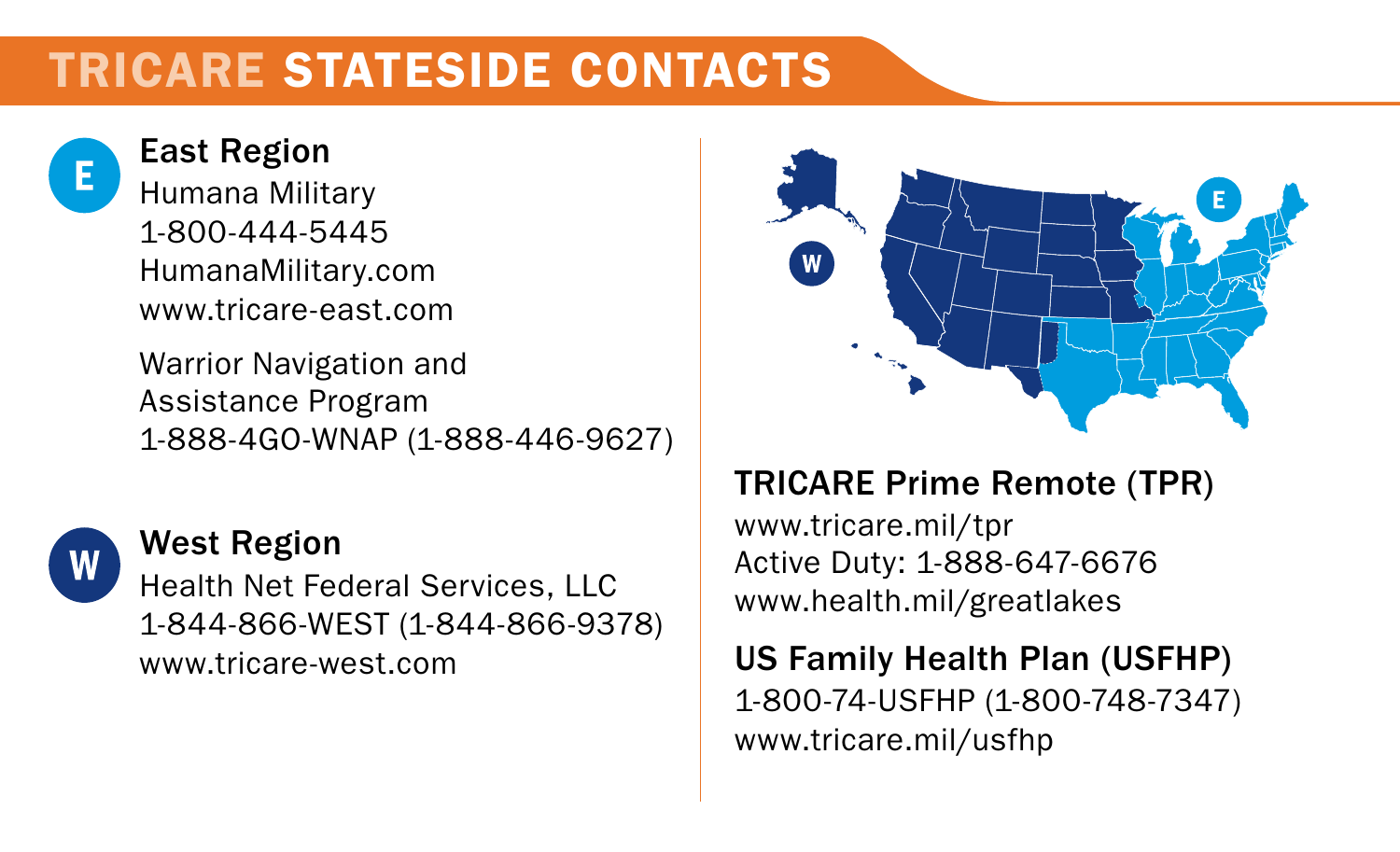### TRICARE OVERSEAS PROGRAM

*For toll-free, country-specific contact information, visit [www.tricare-overseas.com/](https://www.tricare-overseas.com/contact-us)contact-us. Only call Medical Assistance numbers to coordinate emergency care overseas.*

#### Eurasia-Africa

+44-20-8762-8384 (overseas) 1-877-678-1207 (stateside) [tricarelon@internationalsos.com](mailto:tricarelon%40internationalsos.com?subject=)

Medical Assistance +44-20-8762-8133

#### Latin America and Canada

+1-215-942-8393 (overseas) 1-877-451-8659 (stateside) [tricarephl@internationalsos.com](mailto:tricarephl%40internationalsos.com?subject=)

Medical Assistance +1-215-942-8320

#### Pacific

**Singapore** +65-6339-2676 (overseas) 1-877-678-1208 (stateside) [sin.tricare@internationalsos.com](mailto:sin.tricare%40internationalsos.com?subject=)

Medical Assistance +65-6338-9277

#### **Sydney** +61-2-9273-2710 (overseas) 1-877-678-1209 (stateside) [sydtricare@internationalsos.com](mailto:sydtricare%40internationalsos.com?subject=)

Medical Assistance +61-2-9273-2760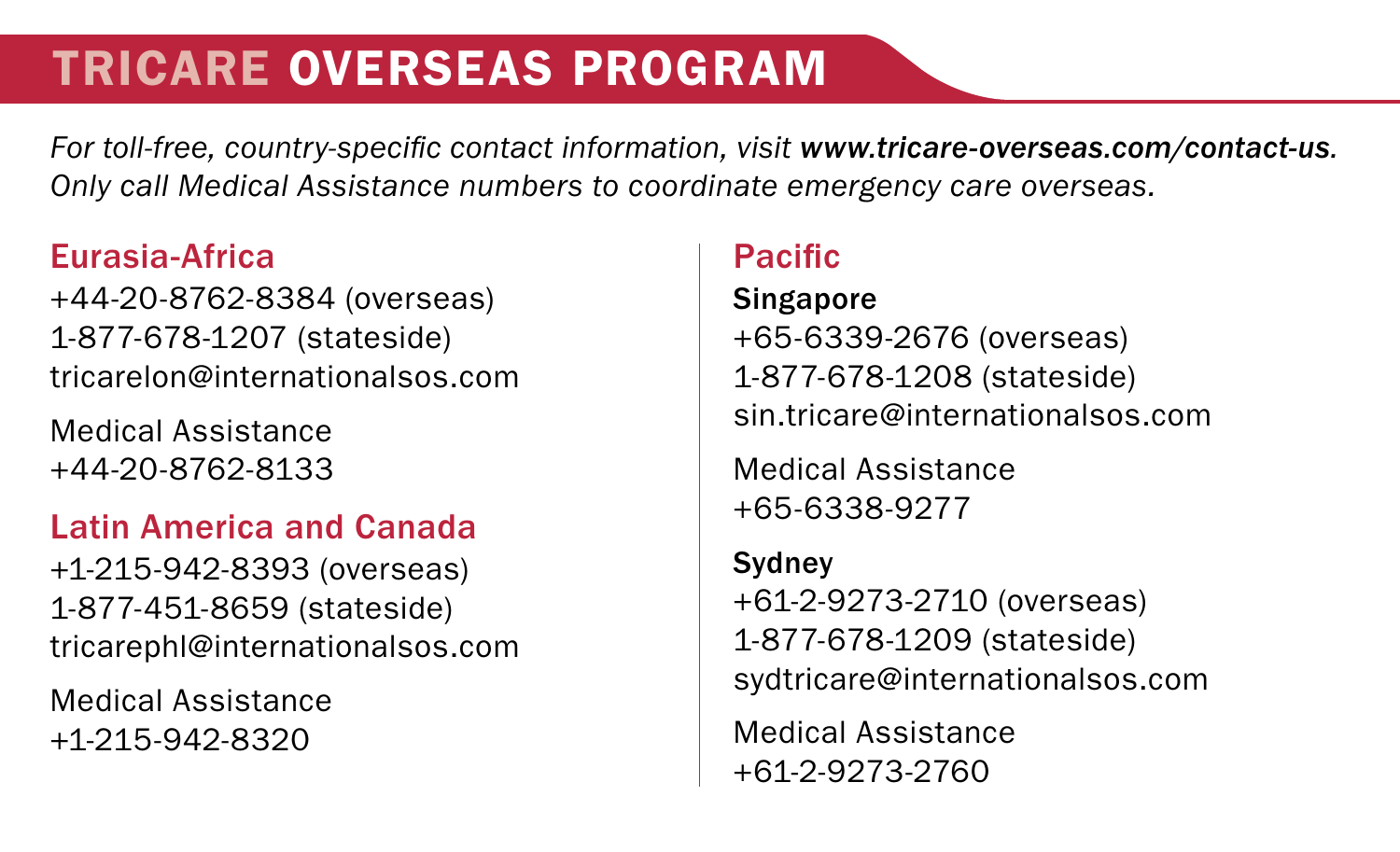### TRICARE AREA OFFICES www.health.mil/tao

#### Latin America and Canada

(Canada, the Caribbean Basin, Central and South America, Puerto Rico, and the U.S. Virgin Islands)

+1-888-777-8343, option 2 312-761-1153 (DSN), option 1, ext. 536-6200

#### Eurasia-Africa

(Africa, Europe, and the Middle East)

+1-888-777-8343, option 1 314-590-2999 (DSN)

#### Pacific

(Asia, Australia, Guam, India, Japan, New Zealand, South Korea, and Western Pacific remote countries)

315-645-3199 (DSN)

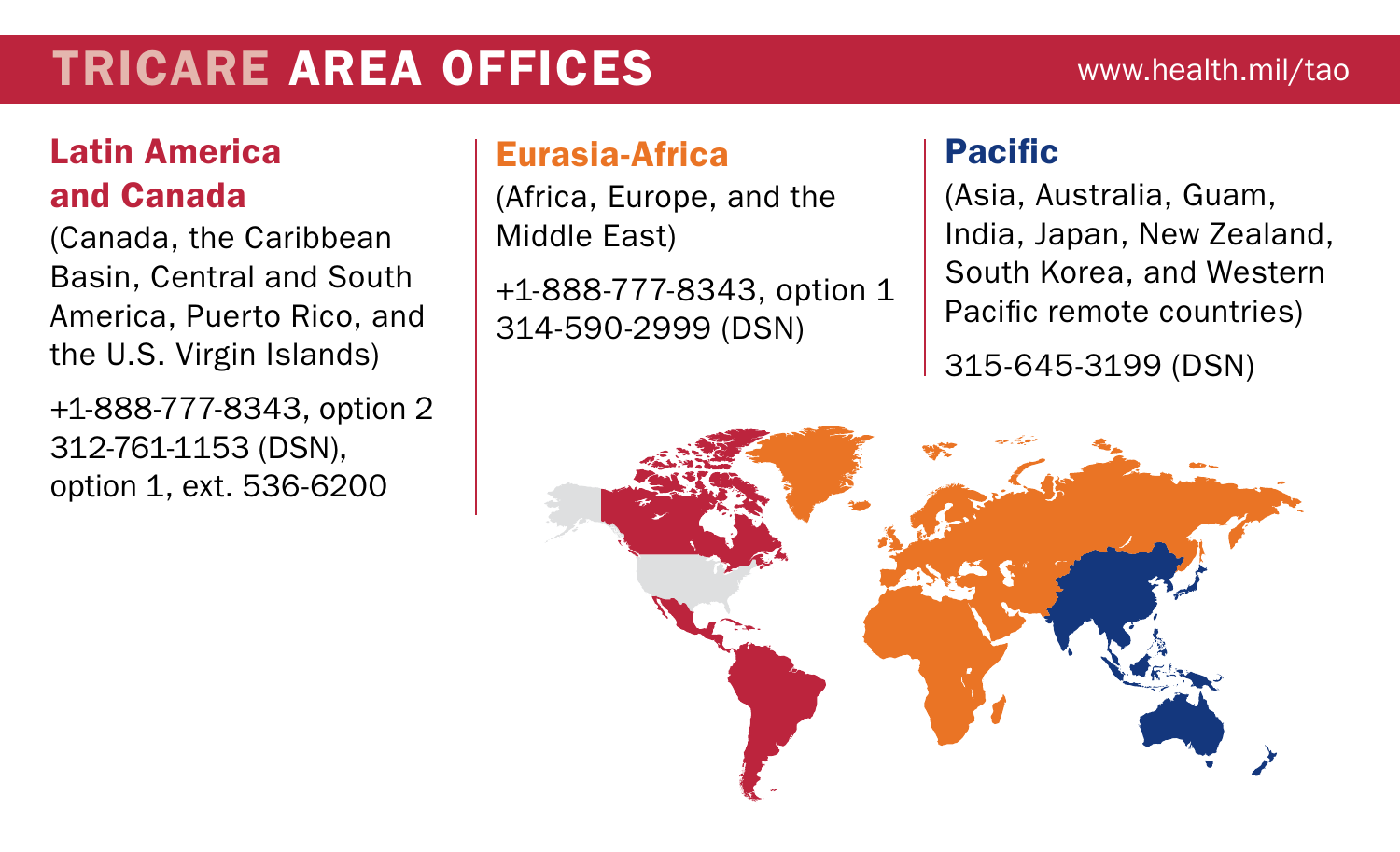### OTHER IMPORTANT CONTACTS

#### TRICARE Pharmacy Program

[www.tricare.mil/pharmacy](https://www.tricare.mil/pharmacy) Express Scripts, Inc. https://militaryrx.express-scripts.com 1-877-363-1303

#### Dental Programs

[www.tricare.mil/dental](https://www.tricare.mil/dental)

### TRICARE Active Duty Dental Program (ADDP) 1-866-984-2337 (CONUS)

1-844-653-4058 (OCONUS)

#### TRICARE Dental Program (TDP)

1-844-653-4061 (CONUS) 1-844-653-4060 (OCONUS)

#### Federal Employees Dental and Vision Insurance Program (FEDVIP) www.benefeds.com

#### TRICARE For Life (TFL) [www.tricare.mil/tfl](https://www.tricare.mil/tfl) 1-866-773-0404

#### Defense Enrollment Eligibility Reporting System (DEERS) [www.tricare.mil/deers](https://www.tricare.mil/deers)

1-800-538-9552

https:/[/milconnect.](https://www.dmdc.osd.mil/milconnect)dmdc.osd.mil (Update DEERS, view eCorrespondence)

*For a complete list of TRICARE contacts, visit [www.tricare.mil/contactus](https://www.tricare.mil/contactus).*